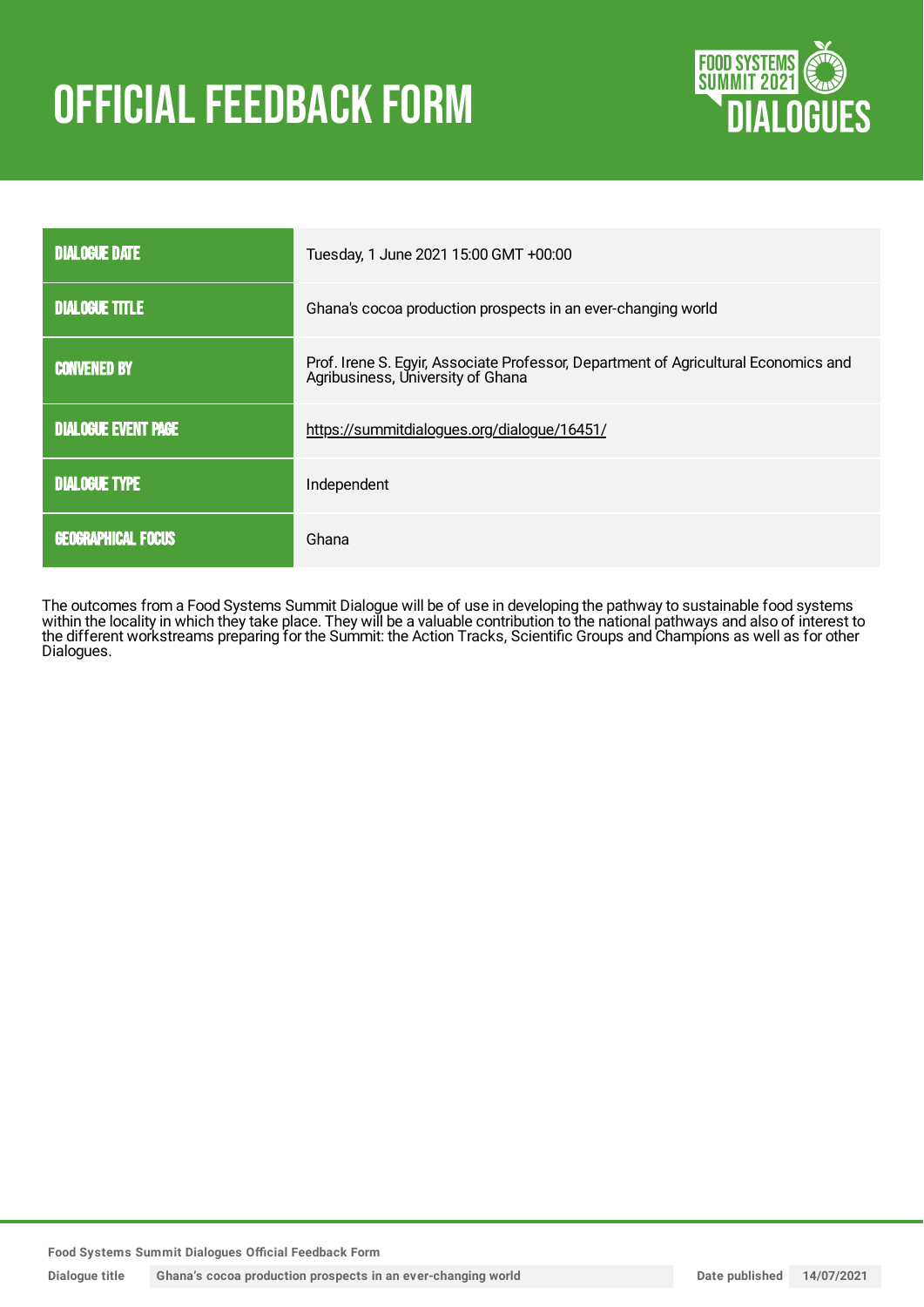# 1.PARTICIPATION



## NUMBER OF PARTICIPANTS FROM EACH STAKEHOLDER GROUP

| 5             | Small/medium enterprise/artisan             |    | Workers and trade union                     |
|---------------|---------------------------------------------|----|---------------------------------------------|
| 5             | Large national business                     |    | <b>Member of Parliament</b>                 |
| $\mathcal{P}$ | Multi-national corporation                  |    | Local authority                             |
| 15            | Small-scale farmer                          | 5  | Government and national institution         |
| 10            | Medium-scale farmer                         |    | Regional economic community                 |
| 5             | Large-scale farmer                          |    | <b>United Nations</b>                       |
|               | Local Non-Governmental Organization         |    | International financial institution         |
|               | International Non-Governmental Organization | 3  | Private Foundation / Partnership / Alliance |
|               | Indigenous People                           | 30 | Consumer group                              |
| 35            | Science and academia                        |    | Other                                       |
|               |                                             |    |                                             |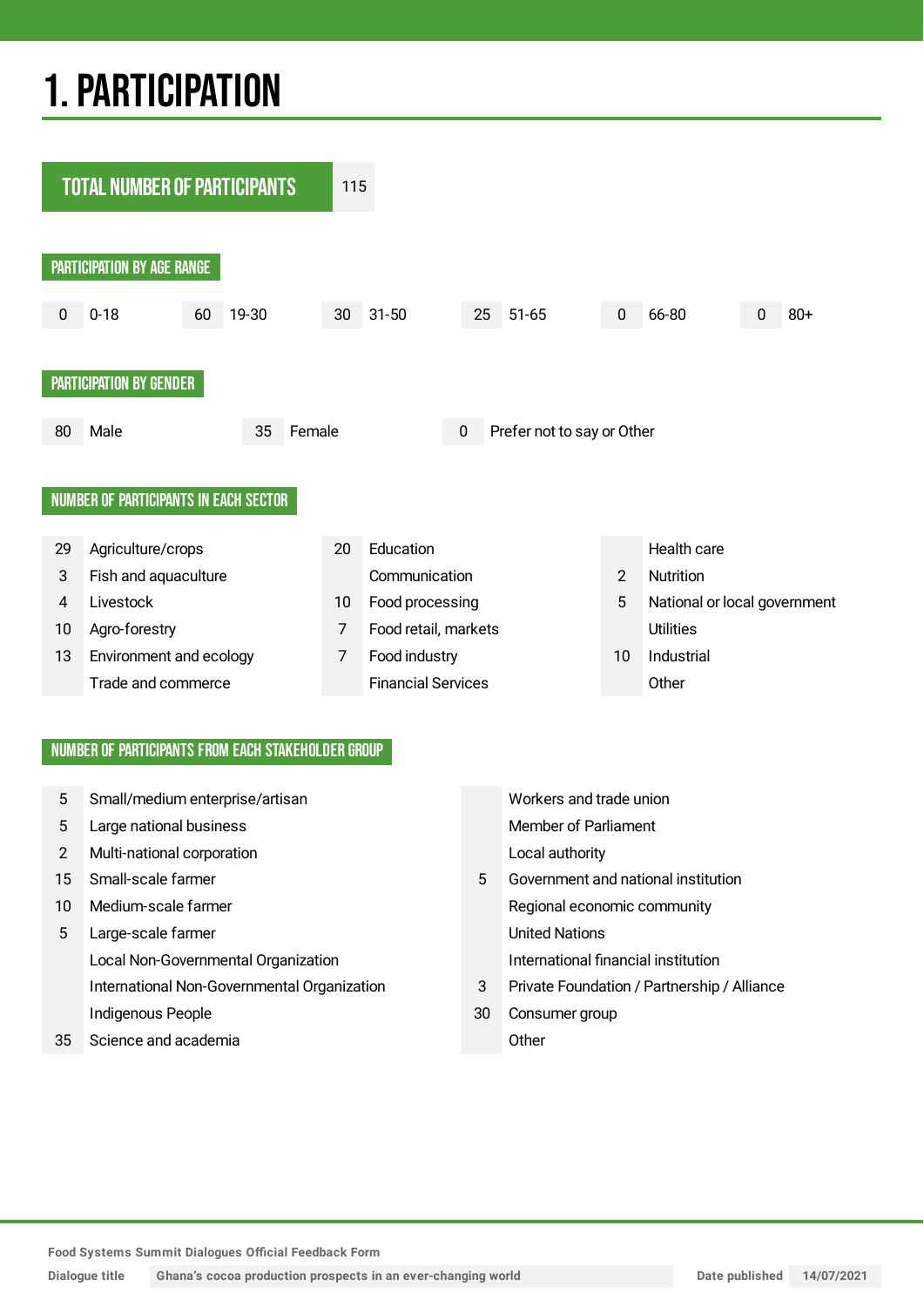# 2. PRINCIPLES OF ENGAGEMENT

## HOW DID YOU ORGANIZE THE DIALOGUE SO THAT THE PRINCIPLES WERE INCORPORATED, REINFORCED AND ENHANCED?

We use word of mouth (informal way of communicating) to make all participants aware of the principles of the summit and why it is important for all to acknowledge the principles.

## HOW DID YOUR DIALOGUE REFLECT SPECIFIC ASPECTS OF THE PRINCIPLES?

Through the use of the breakout rooms; we were able to allow participants speak freely and this help in building trust.

## DO YOU HAVE ADVICE FOR OTHER DIALOGUE CONVENORS ABOUT APPRECIATING THE PRINCIPLES OF ENGAGEMENT?

Having the principles of engagement in mind helps to ensure that the discussions are down to earth and capture the real issues on the ground concerning our food systems.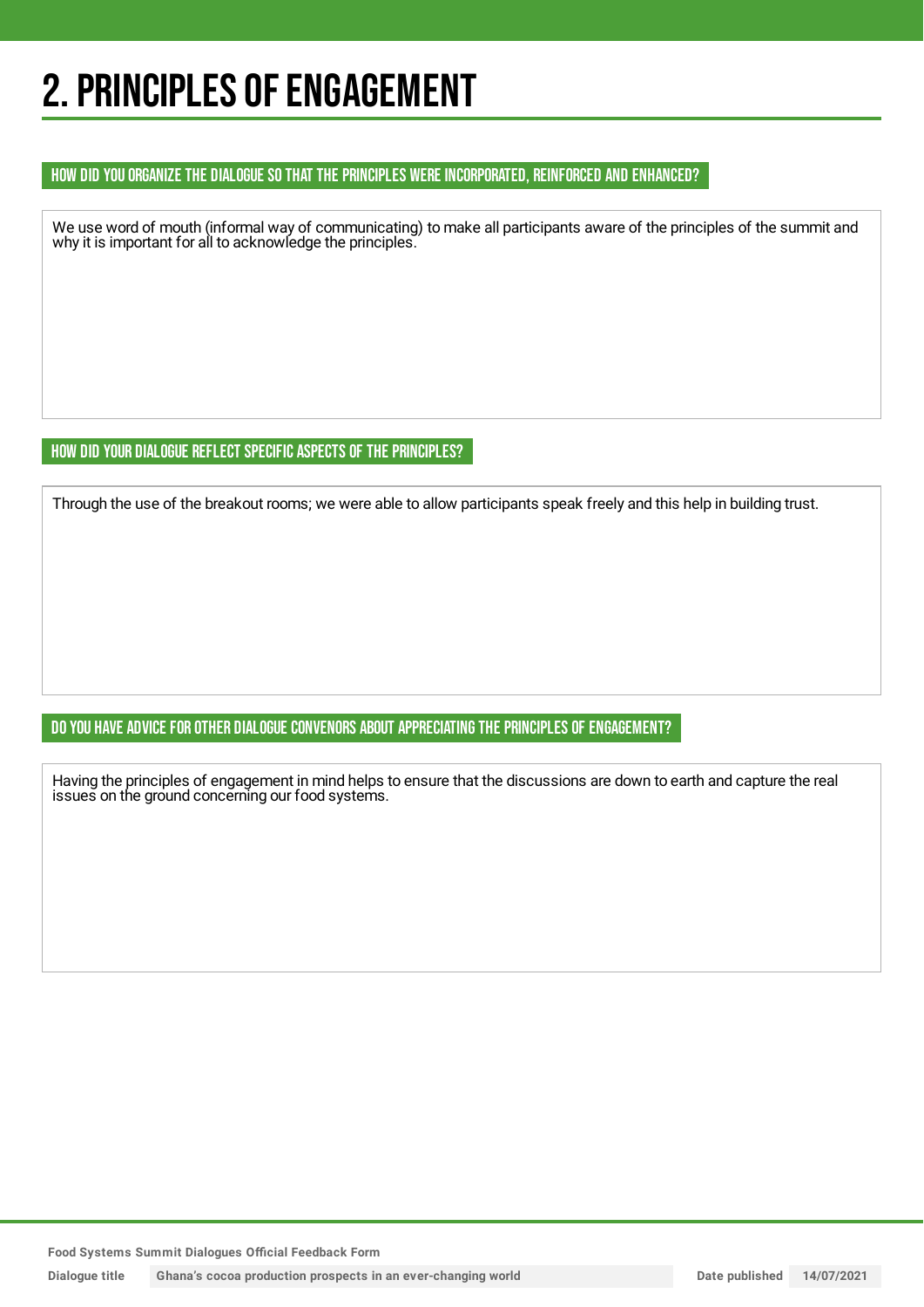# 3. METHOD

The outcomes of a Dialogue are influenced by the method that is used.

DID YOU USE THE SAME METHOD AS RECOMMENDED BY THE CONVENORS REFERENCE MANUAL?

✓ **Yes No**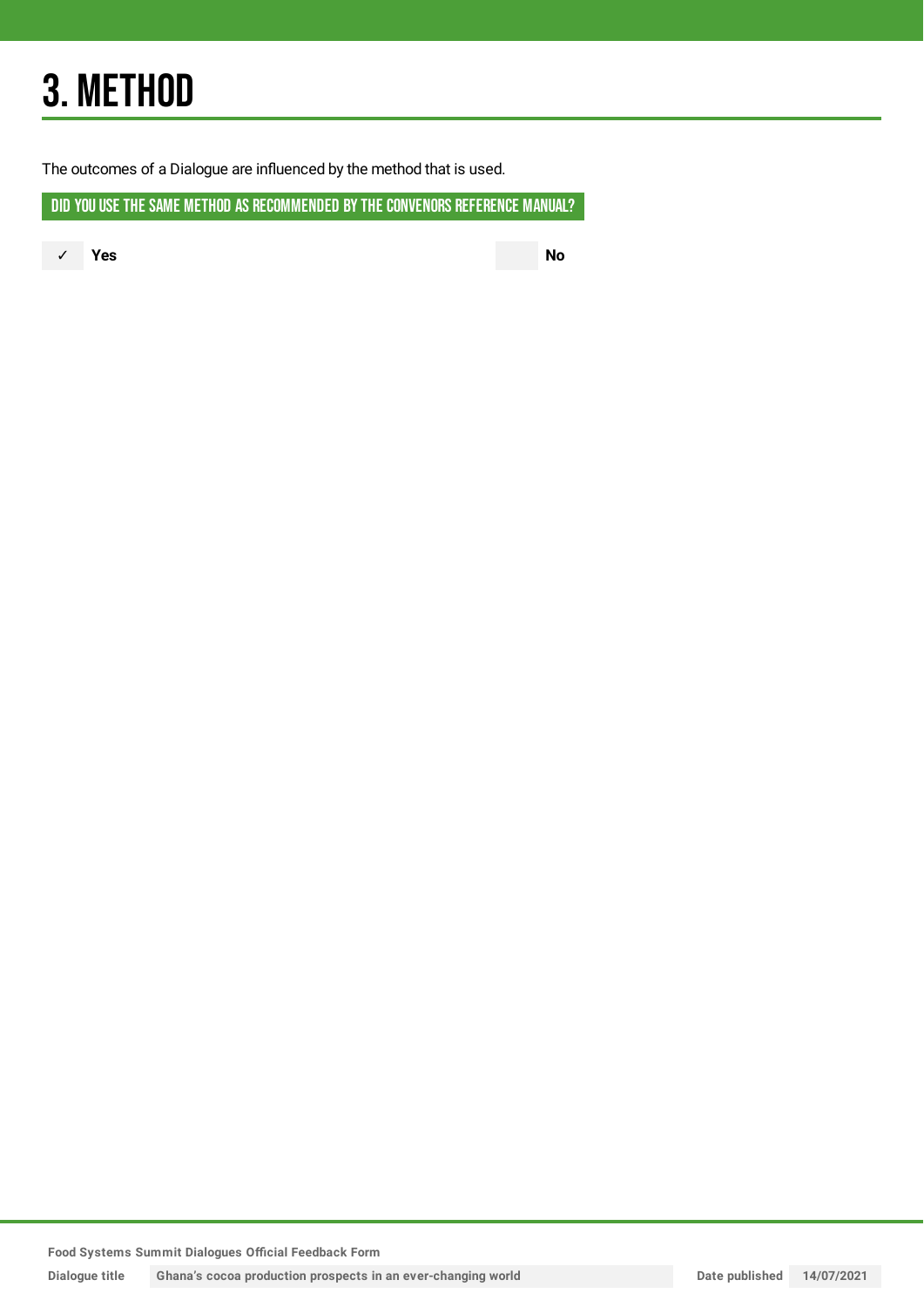# 4. DIALOGUE FOCUS & OUTCOMES

# MAJOR FOCUS

The major focus of our independent dialogue was to examine the cocoa production of Ghana in an ever-changing world. The discussions were largely to identify the strengths and weaknesses of the current cocoa production value chain, given new world trade participants, new use of land (galamsey) and emerging call for healthier food. Cocoa (Theobroma Cacao) is a plant from which we obtain raw beans which is use for chocolates, other confectionary and cosmetics. In Ghana it is produced in the forest zones by smallholder households. Its production is rain dependent and it is harvested twice a year (September to November and May to July). It is a major export crop, which trade is controlled by the Ghana Cocoa Board. The concern that triggered the dialogue was the announcement of China's entry into the cocoa world market and the internal issues bothering on shifting of cocoa land for gold mining, unfavorable policy around input distribution and output market price, limited innovation as well as limited adoption of research results by farmers.

## ACTION TRACKS

| <b>KEYWORDS</b> |  |
|-----------------|--|
|-----------------|--|



**Food Systems Summit Dialogues Official Feedback Form**

**Dialogue title Ghana's cocoa production prospects in an ever-changing world Date published 14/07/2021**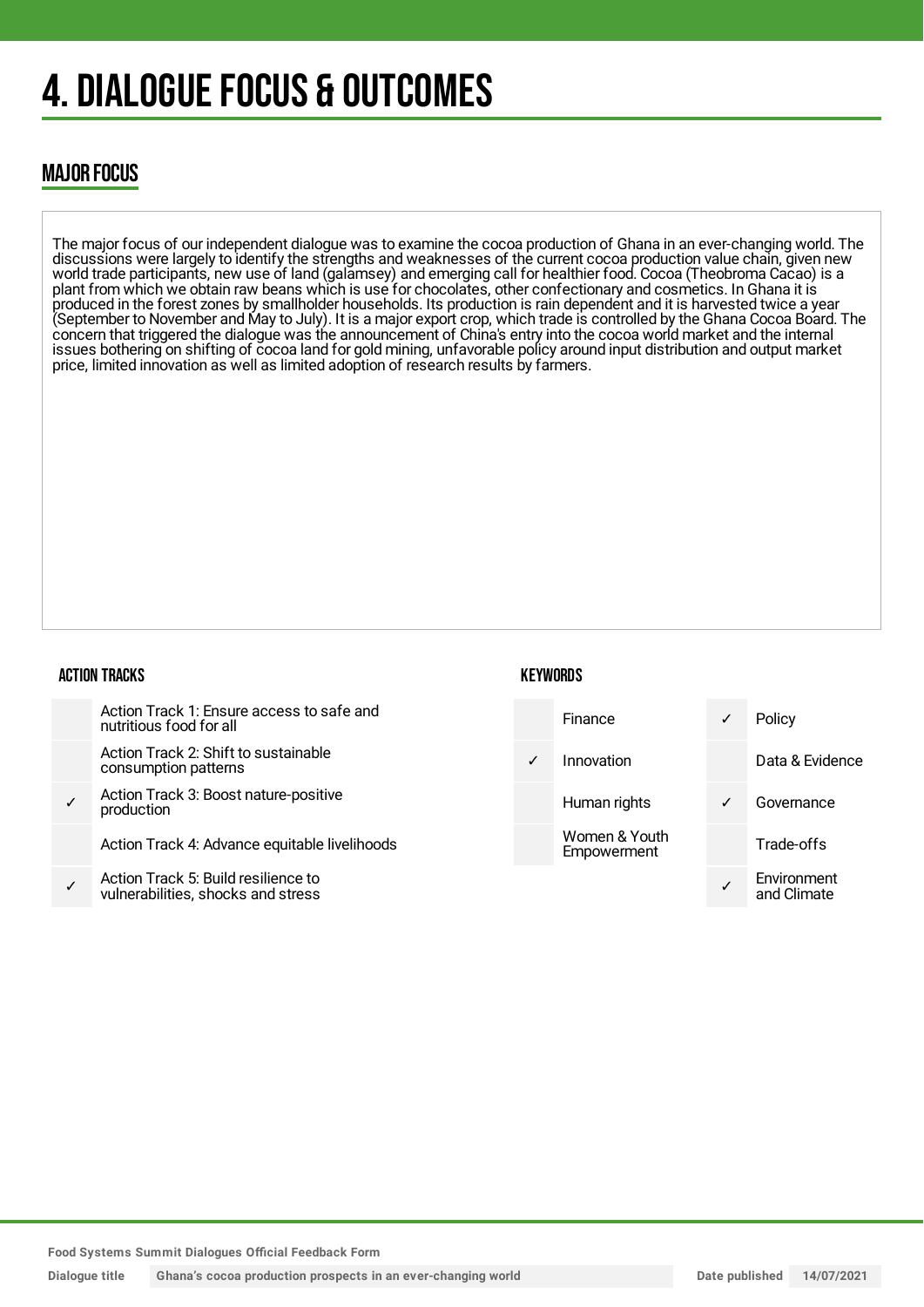# MAIN FINDINGS

The Ghana Cocoa Board admitted that China's entry into the cocoa supply chain has aroused some concerns among Ghanaians although it is insignificant. The Board further admitted that industry mangers response strategies to quell threats were necessary. The Board stated categorically that several economic, social and environmental measures were underway to maintain Ghana's competitive advantage in the world cocoa trade. Ghana Cocoa Board and its subsidiaries are focused on mitigating climate change and other environmental sustainability threats through cocoa agroforestry practices, climate smart cocoa production and irrigation. To boost productivity and enhance economic advantage and sustainability , hybrid seedlings, efficacious pesticides, fertilizers, good agricultural practices (GAPs), domestic consumption as well as domestic processing of cocoa is being promoted. For social sustainability, cocoa farmer pension scheme and other livelihood improvement schemes for cocoa farmers are being implemented along the cocoa value chain in Ghana; child labor issues are also being addressed by the use of CMS-a very robust system for tracking the progress of children so as to expose early child labour signals, prevailing child labour, child-trafficking and child slavery. Persons/ farmers found culpable to the offence of child labour in cocoa production are referred to the Ministry of Employment and Labour relations and the Ministry of Gender, Children and Social protection for remediation. With respect to technological advancement in addressing key cocoa production bottlenecks, the Ghana Cocoa Board is using digital technologies and innovations such as GPS to collect and manage farmers bio data. However, the Ghana Cocoa Board express the need for bridging the gap between the cocoa industry and academia so as to increase the opportunities for research, innovation and development that are key to improving and strengthening Ghana's cocoa sector.

For policy- there is the need to go beyond production to focus on value addition or commercialization

For input marketing, improvement in the supply of new varieties of cocoa seed, mechanized equipment, security of cocoa land and availability of trained extension officers and availability of credit facilities were called for.

For research and innovation-the cocoa research institute of Ghana and other universities and crop based research institutes were called upon to up their game in developing new seed varieties, protectants and cocoa products.

For farmers- There is need for government and private sector to support the local economy within which the farmer carries out production and marketing activities.

Why fear China? China is doing something different to obtain premium price, which is more than double what Ghana has ever attained. So Ghana should change its strategy as well.

#### ACTION TRACKS

#### **KEYWORDS**

| Action Track 1: Ensure access to safe and<br>nutritious food for all      |            | Finance                      | ✓ | Policy                     |
|---------------------------------------------------------------------------|------------|------------------------------|---|----------------------------|
| Action Track 2: Shift to sustainable<br>consumption patterns              | $\sqrt{ }$ | Innovation                   |   | Data & Evidence            |
| Action Track 3: Boost nature-positive<br>production                       |            | Human rights                 | ✓ | Governance                 |
| Action Track 4: Advance equitable livelihoods                             |            | Women & Youth<br>Empowerment |   | Trade-offs                 |
| Action Track 5: Build resilience to<br>vulnerabilities, shocks and stress |            |                              |   | Environment<br>and Climate |
|                                                                           |            |                              |   |                            |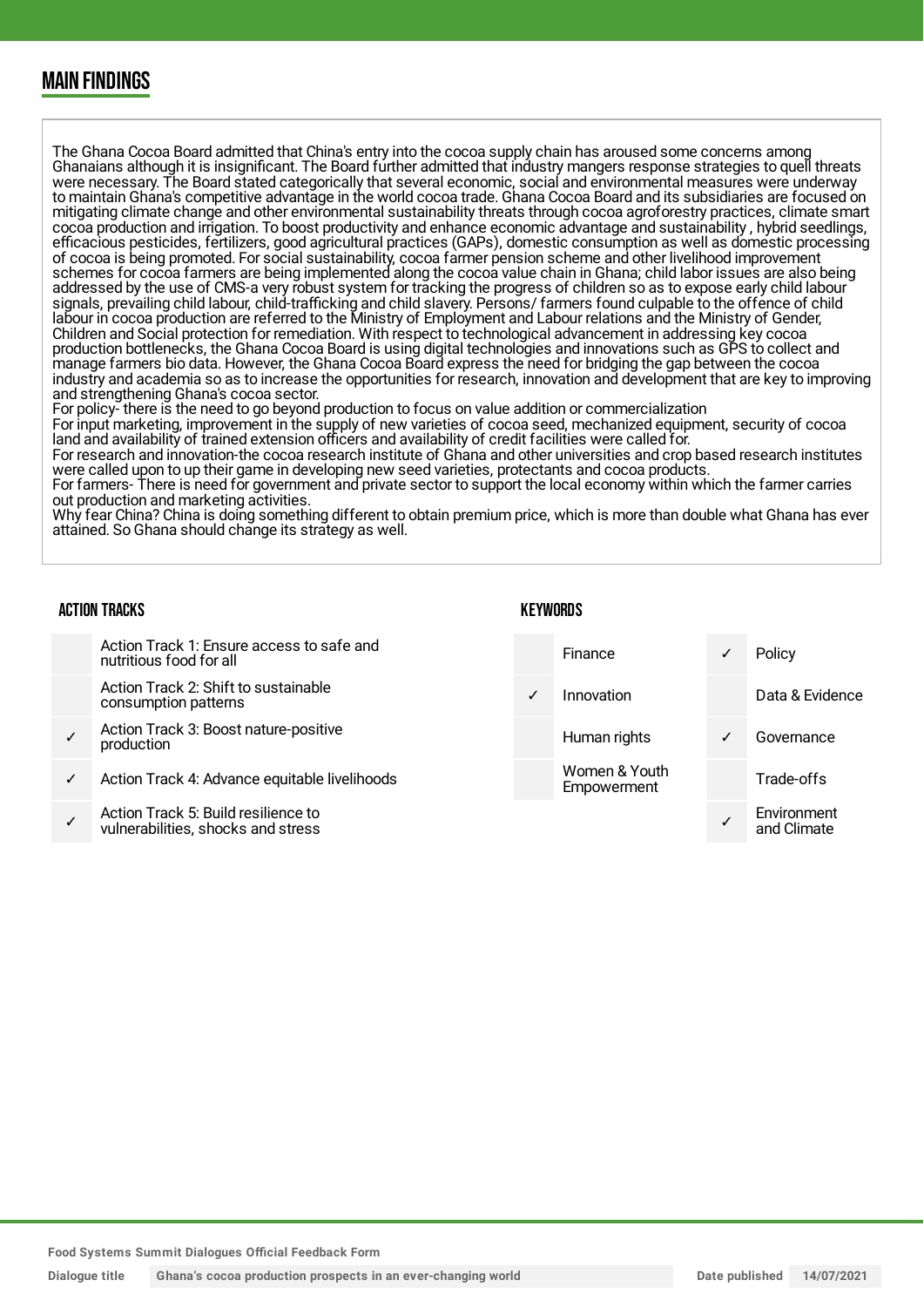# OUTCOMESFOR EACH DISCUSSION TOPIC- 1/4

Policy-Urgent actions required: Go beyond productivity and look at value addition or commercialization Marketing strategies Increase marketing and awareness creation by COCOBOD Develop more markets beyond the local and traditional markets Go beyond bulk cocoa production to specialty cocoa production Accompanying policy implementation framework to ensure efficiency of the policy

Ways to assess progress: Monitoring and evaluation Achieving the objectives of the policies (Cocoa sector development strategy 1(2000/01 to 2009/10); Post CSDS 1 Development (2010/11 to 2016/17) and CSDS 2 (2017/18-2026/27)

What our organization will do: Advocacy Organizing conferences Dialogues etc.

#### ACTION TRACKS

|   | Action Track 1: Ensure access to safe and<br>nutritious food for all      | $\sqrt{ }$   | <b>Finance</b>               | $\checkmark$ | Policy                     |
|---|---------------------------------------------------------------------------|--------------|------------------------------|--------------|----------------------------|
|   | Action Track 2: Shift to sustainable<br>consumption patterns              | $\checkmark$ | Innovation                   | $\checkmark$ | Data & Evidence            |
|   | Action Track 3: Boost nature-positive<br>production                       |              | Human rights                 | ✓            | Governance                 |
| ✓ | Action Track 4: Advance equitable livelihoods                             |              | Women & Youth<br>Empowerment |              | Trade-offs                 |
|   | Action Track 5: Build resilience to<br>vulnerabilities, shocks and stress |              |                              |              | Environment<br>and Climate |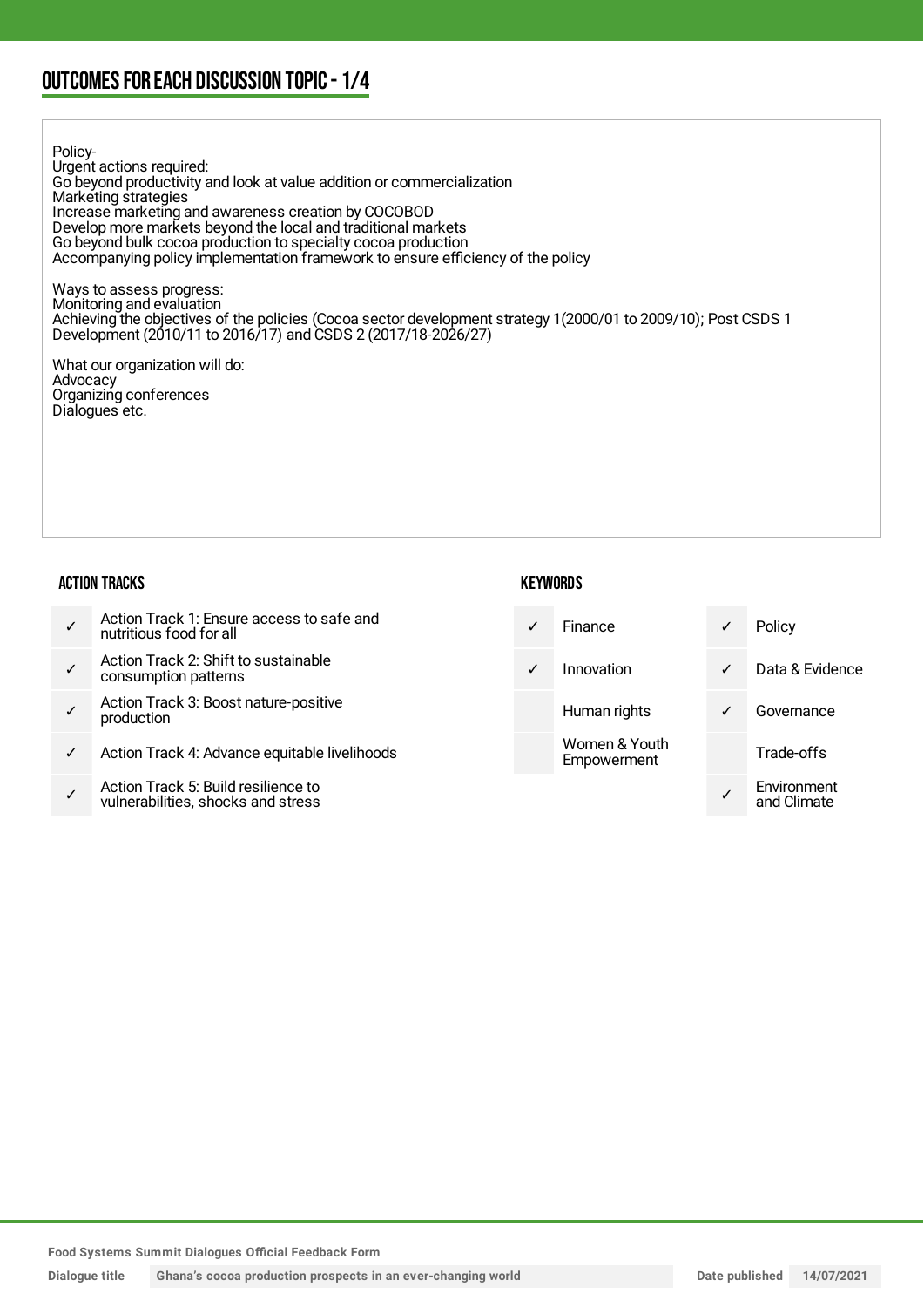# OUTCOMESFOR EACH DISCUSSION TOPIC- 2/4

#### Research-

Participants were of the view that Ghana COCOBOD needs to assemble and engage top-notch researchers and experts to tell them the impacts of policy based on scientific research findings. In that way, Ghana COCOBOD will be aware of the ground situation and work with business intelligence.

Further and urgent actions required are concerned with re-bagging, digitalization and newer methods of irrigation , which is critical in improving Cocoa production due to recent climate change challenge.

It is also important to include product differentiation as a way of remaining competitive instead of worrying about China's entry.

#### Ways to assess progress:

Research critically and try to find new ways of doing things. We should monitor and evaluate all policies established. We should think through thoroughly to know the problem and what possible solutions that will work.

#### What our organization will do:

We will continue to engage in programmes and dialogues so as to educate the public on these important food system (Cocoa) issues.

#### ACTION TRACKS

### **KEYWORDS**

| Action Track 1: Ensure access to safe and<br>nutritious food for all      |            | Finance                      | ✓            | Policy                     |
|---------------------------------------------------------------------------|------------|------------------------------|--------------|----------------------------|
| Action Track 2: Shift to sustainable<br>consumption patterns              | $\sqrt{2}$ | Innovation                   |              | Data & Evidence            |
| Action Track 3: Boost nature-positive<br>production                       |            | Human rights                 | $\checkmark$ | Governance                 |
| Action Track 4: Advance equitable livelihoods                             |            | Women & Youth<br>Empowerment |              | Trade-offs                 |
| Action Track 5: Build resilience to<br>vulnerabilities, shocks and stress |            |                              |              | Environment<br>and Climate |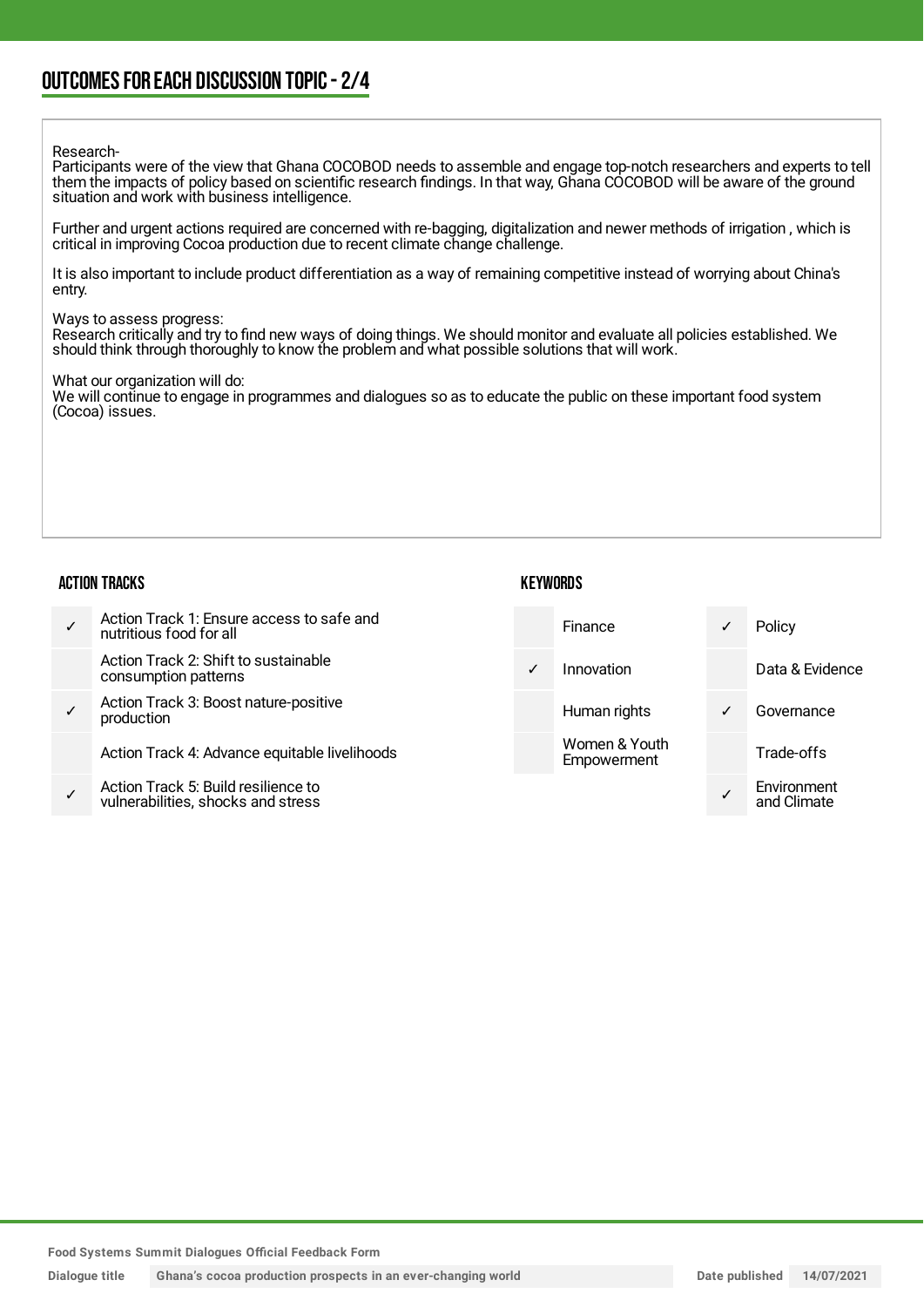# OUTCOMESFOR EACH DISCUSSION TOPIC- 3/4

#### Markets-

Urgent actions required:

Developing local markets while strengthening international markets

Strengthening of internal market systems and linkages; farm and marketing inputs ( e.g jute sacks) should be made readily available.

Trade in inputs should be lucrative to encourage investors into that market It is important to study China's trade strategies and learn from them.

How to assess progress:

We should measure premiums on quality products (Cocoa).

We should determine extent of value additions annually

Change in the attitude of farmers towards operating cocoa farms as business and expanding investments

What our organization will do:

GAAE and University of Ghana will collaborate with COCOBOD to undertake more research in cocoa international trade. GAAE will map the LBCs and partner their association for occasional policy dialogues.

GAAE will adopt more demand driven research approaches and work with farmers to share and exchange knowledge and advocate for farmer livelihood improvement.

#### ACTION TRACKS

### **KEYWORDS**

|              | Action Track 1: Ensure access to safe and<br>nutritious food for all      |              | Finance                      | $\checkmark$ | Policy                     |
|--------------|---------------------------------------------------------------------------|--------------|------------------------------|--------------|----------------------------|
|              | Action Track 2: Shift to sustainable<br>consumption patterns              | $\checkmark$ | Innovation                   |              | Data & Evidence            |
| $\checkmark$ | Action Track 3: Boost nature-positive<br>production                       |              | Human rights                 | $\checkmark$ | Governance                 |
| $\checkmark$ | Action Track 4: Advance equitable livelihoods                             |              | Women & Youth<br>Empowerment |              | Trade-offs                 |
|              | Action Track 5: Build resilience to<br>vulnerabilities, shocks and stress |              |                              |              | Environment<br>and Climate |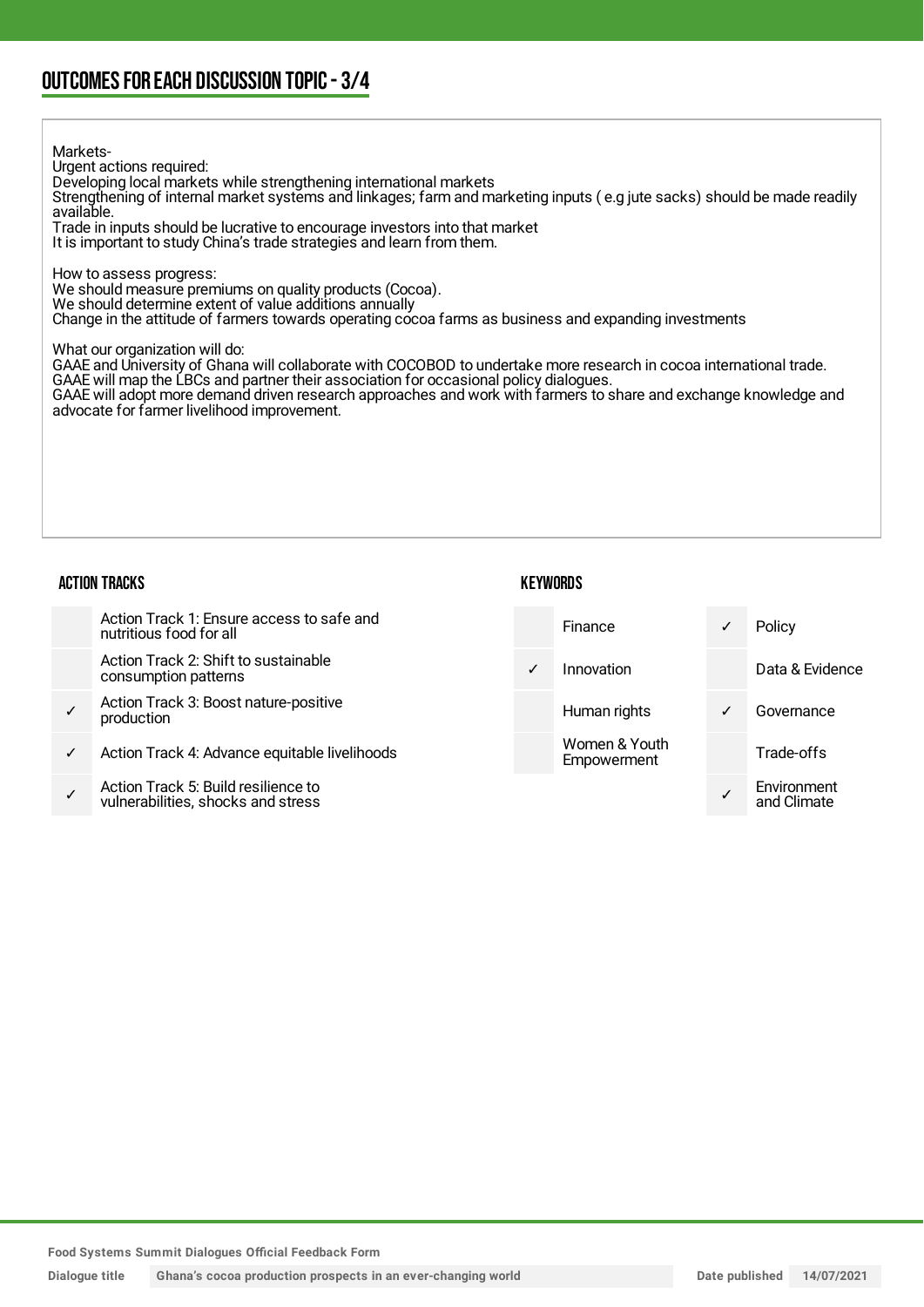### Farmer response-Urgent actions required: Farmers involvement in cocoa policy making should be more visible through effective engagement. Innovative value addition to cocoa beans or its waste products by farmers will create new streams of income generation so as to maximize their cocoa market diversification strategies. Cocoa farming should be made attractive to the youth to prevent them from from migrating into cities. Increase the use of mechanized farming and innovations to promote agricultural mechanization in cocoa farming especially equipment for breaking cocoa pods. Also, providing personal protective equipment in case of any occupational hazard such as snake bites. How to assess progress: More youth involvement in cocoa farming. Significant improvement in the welfare of cocoa farming household. High efficiency from cost management by farmers. Increase in the price of produce by farmers. Bringing new products from cocoa. Cocoa farming becoming a sustainable business. What our organization will do: Our organization would be a major link between farmers and policy makers. Building confidence and encouraging high involvement of farmers in improving cocoa production in Ghana.

### ACTION TRACKS

### **KEYWORDS**

|   | Action Track 1: Ensure access to safe and<br>nutritious food for all      | $\checkmark$ | <b>Finance</b>               | ✓            | Policy                     |
|---|---------------------------------------------------------------------------|--------------|------------------------------|--------------|----------------------------|
|   | Action Track 2: Shift to sustainable<br>consumption patterns              | $\sqrt{2}$   | Innovation                   |              | Data & Evidence            |
|   | Action Track 3: Boost nature-positive<br>production                       |              | Human rights                 | $\checkmark$ | Governance                 |
| ✓ | Action Track 4: Advance equitable livelihoods                             |              | Women & Youth<br>Empowerment |              | Trade-offs                 |
|   | Action Track 5: Build resilience to<br>vulnerabilities, shocks and stress |              |                              |              | Environment<br>and Climate |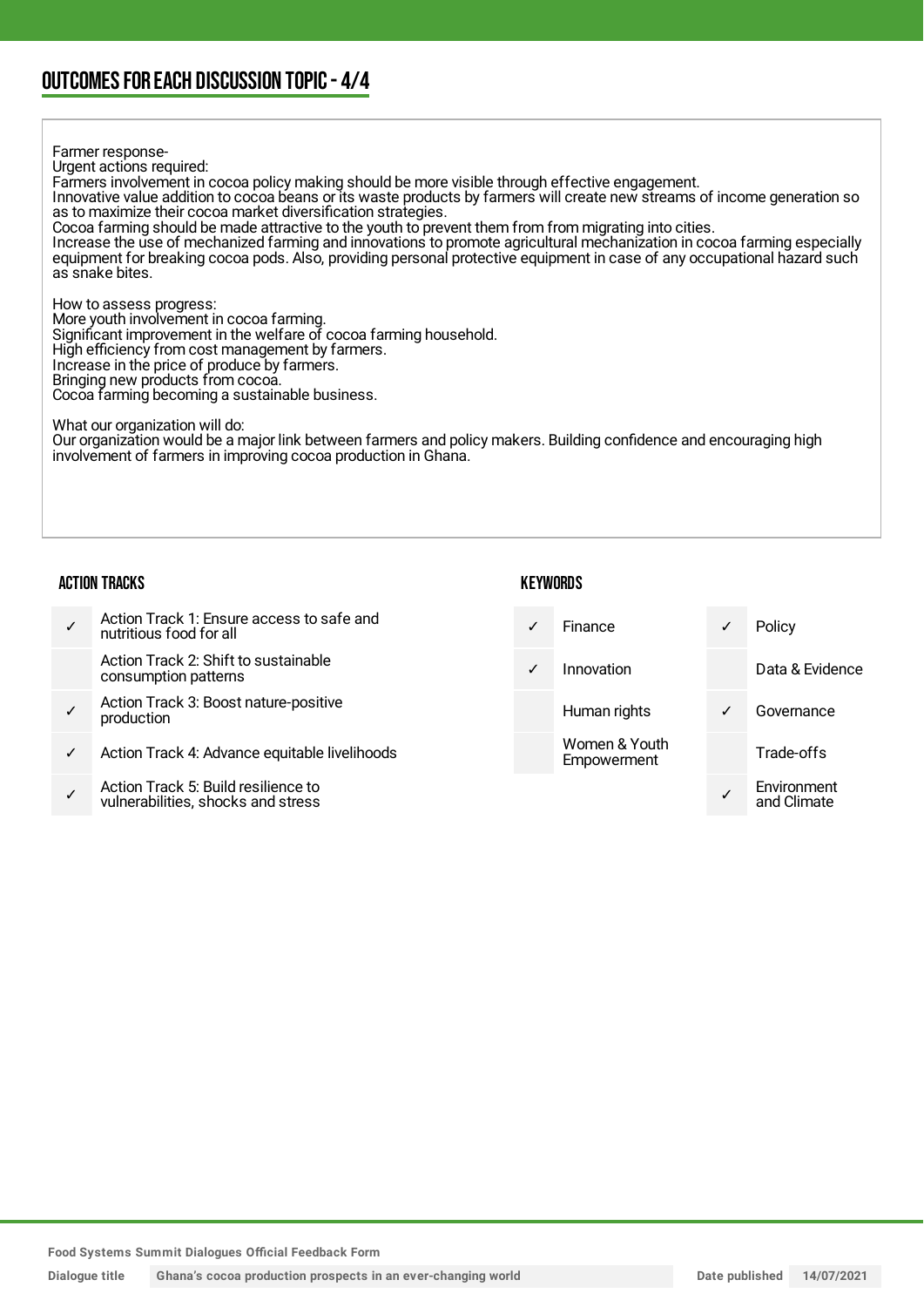# AREAS OF DIVERGENCE

The major area of divergence remained whether China's entry into the world cocoa market was a threat. While the lead industry player, the Ghana Cocoa Board held the view that China's entry into the cocoa supply chain was insignificant, so not a global threat, majority of the participants maintained the view that COCOBOD should take China serious.

### ACTION TRACKS

| $\checkmark$ | Action Track 1: Ensure access to safe and<br>nutritious food for all      | Finance                      | Policy                     |
|--------------|---------------------------------------------------------------------------|------------------------------|----------------------------|
|              | Action Track 2: Shift to sustainable<br>consumption patterns              | Innovation                   | Data & Evidence            |
|              | Action Track 3: Boost nature-positive<br>production                       | Human rights                 | Governance                 |
| $\checkmark$ | Action Track 4: Advance equitable livelihoods                             | Women & Youth<br>Empowerment | Trade-offs                 |
|              | Action Track 5: Build resilience to<br>vulnerabilities, shocks and stress |                              | Environment<br>and Climate |

**KEYWORDS**